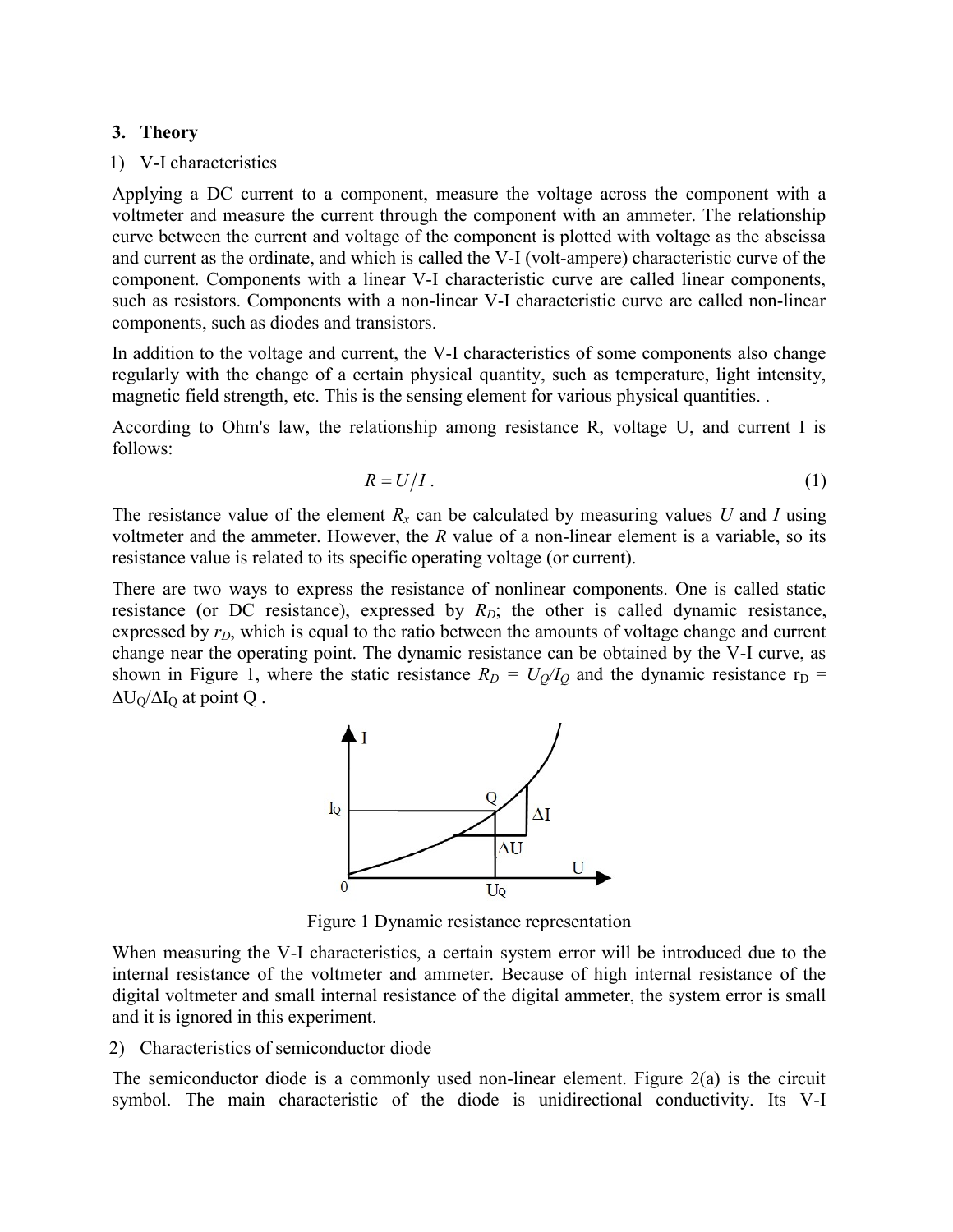characteristic curve is shown in Figure 2 (b). When the forward current or forward voltage is small, the current is small. When the forward voltage increases to a certain value, the forward current increases significantly and thereafter approximately increases in linear. Extend this straight line in the opposite direction to the horizontal axis, the intersection point  $U_D$  is called the forward threshold voltage. After forward conduction, the forward voltage drop is about 0.2- 0.3 V for a germanium tube, and about 0.6-0.8 V for a silicon tube. When the reverse voltage exceeds a certain value  $-U<sub>b</sub>$ , the current increases sharply. This situation is called breakdown, and  $U<sub>b</sub>$  is the breakdown voltage.



Figure 2 (a) Symbol of diode, (b) V-I characteristic curve

3) Characteristics of Zener diode

The zener diode is a special silicon diode. Its symbol is shown in Figure 3 (a); its V-I characteristic curve is shown in Figure 3 (b). It has a wide current range in the reverse breakdown region and the V-I curve is cliffy straight line. This straight line intersects the horizontal axis at  $U_w$ .



Figure 3 (a) Symbol of Zener diode, (b) V-I characteristic curve

For ordinary diodes, the current increases sharply after the breakdown voltage and when the current exceeds the limit value -Is, the diode will be burned. For Zener diode, the reverse breakdown is reversible, i.e. after removing the reverse voltage, the Zener diode returns to normal state (but if the reverse current exceeds the allowable range, the Zener diode will also be burned due to thermal breakdown). Therefore, the working current of the Zener diode should be set according to the allowable working current for normal operation.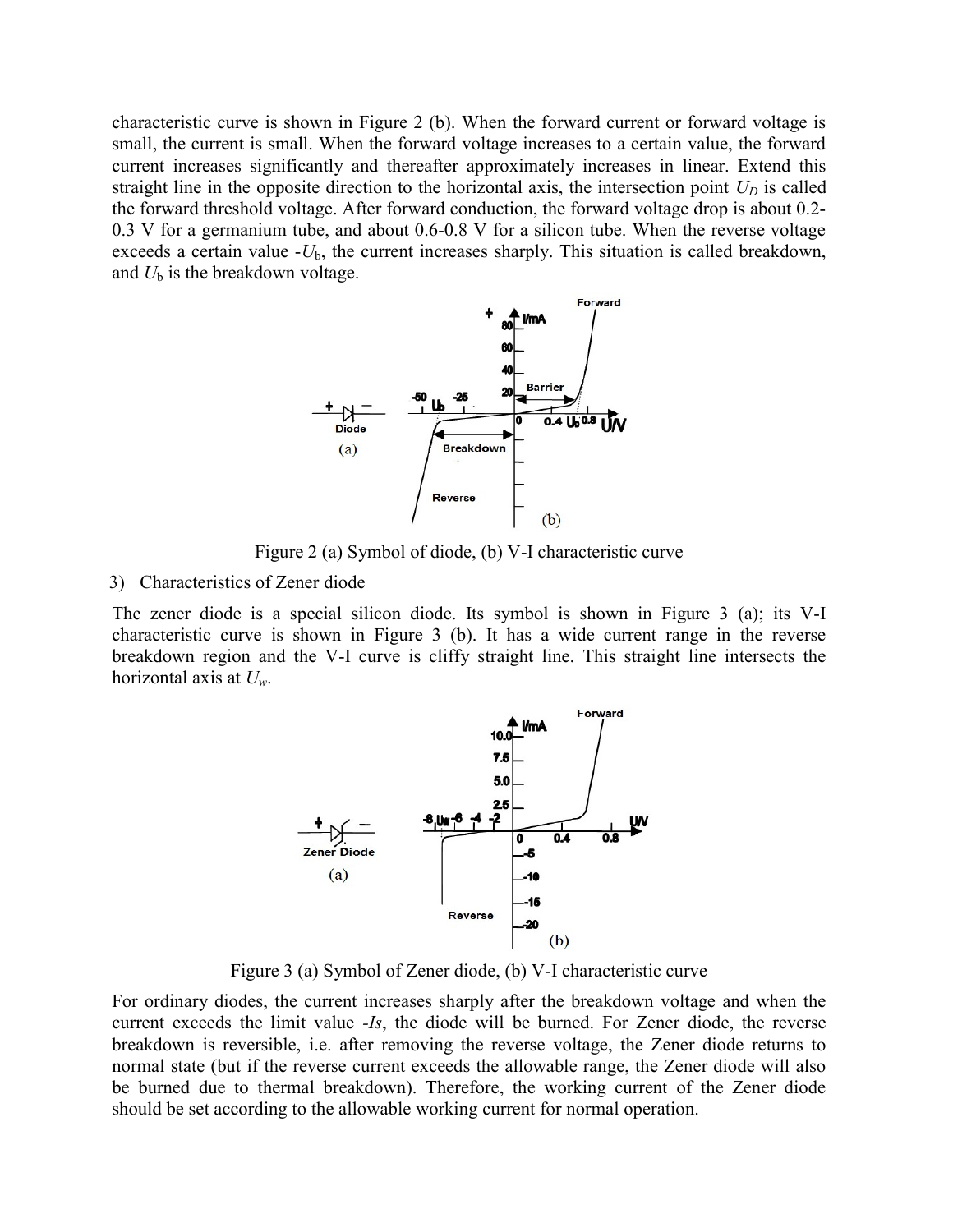The main parameters of the Zener diode include regulation voltage  $U_w$ , dynamic resistance  $r_D$ (the smaller  $r_D$ , the better the voltage regulation performance), the minimum regulated current  $I_{min}$ , the maximum regulated current  $I_{max}$ , and the maximum dissipated power Pmax.

## 4) Characteristics of light emitting diode

The core of light emitting diodes (LED) is a PN junction. Therefore, it has the general PN junction V-I characteristics, namely forward conduction, reverse cut-off, and breakdown characteristics. The symbol of LED is shown in Figure 4 (a), which is mainly because it has light-emitting characteristic. Under the forward voltage, electrons are injected into the P region from the N region, and holes are injected into the N region from the P region. The minority carrier enters the opposite region, at this time, the electrons entering the P region recombine with the holes in the P region, and the holes entering the N region recombine with the electrons in the N region, and radiate excess energy in the form of light, which is the basic working principle of LED, as shown in Figure 4 (b).



Figure 4 (a) LED symbol, (b) LED basic working principle

Theory and practice have proved that the peak wavelength  $\lambda$  of light emission is related to the width Eg of the semiconductor forbidden band in the light-emitting region,  $\lambda \approx 1240$  / Eg(nm), the unit of Eg is electron volt (eV).

The main parameters of the LED are follows:

- a) Maximum forward current  $I_{Fm}$ : The maximum forward DC current allowed. The LED will be damaged if it exceeds this value.
- b) Forward working current  $I_F$ : refers to the forward current value when the LED normally emits light. In actual use, the I<sub>F</sub> should be selected below  $0.6*$ I<sub>Fm</sub> according to the brightness needs.
- c) Forward working voltage  $V_F$ : The forward working voltage is measured at a given forward current. Generally at  $I_F = 20$  mA,  $V_F$  is  $1.4 \sim 3$  V.
- d) Mximum reverse voltage  $VR_m$ : The maximum reverse voltage allowed to be applied, and the LED may be damaged by breakdown if it exceeds this value.
- e) Allowable power consumption  $P_m$ : The maximum value of the product of the forward DC voltage applied to both ends of the LED and the current flowing through it. Beyond this value, the LED may be damaged by heat.